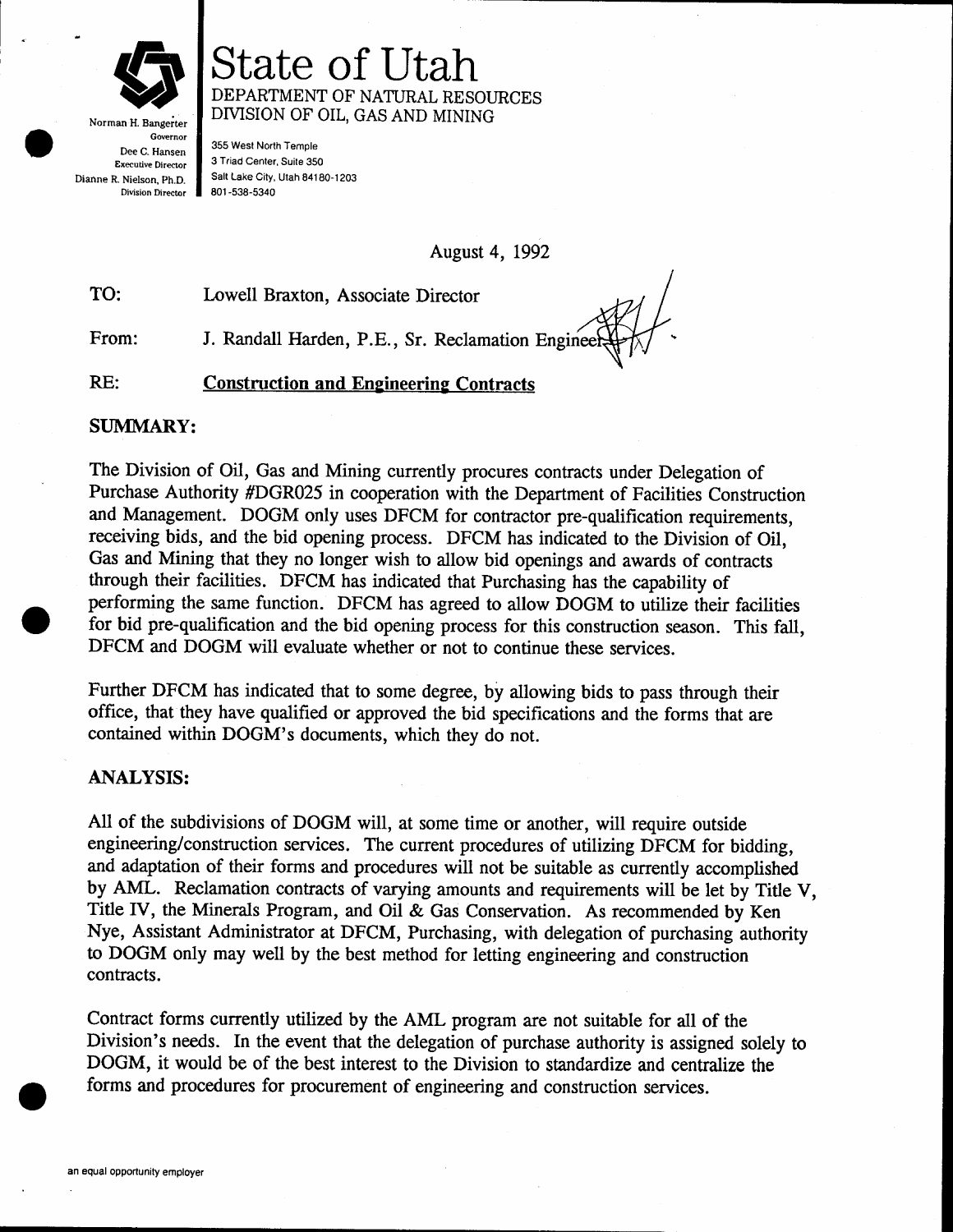# Page 2. . . . . . Construction and Engineering Contracts August 4, 1992

In order to establish a more uniform method for procurement of engineering/construction services, the Division will most likely need to develop in-house capabilities for developing and maintaining contract forms and specifications and bidding processes. One of the concerns regarding in-house contracting sewices is maintaining an arms-length approach to managing pre-qualification of bidders, bid acceptance and the bid opening process. One way to help alleviate this concern is to allow Purchasing to handle the bidding process and maintain uniform and current contract forms. This could be handled in-house, but would be an added responsibility and activity may require an additional staff time.

Regardless of future needs, the current problem is the development of contract forms and procedures for letting currently planned projects out this season. Within the Title V Program, projects at hand include the New-Tech, Boyer, and Blackhawk projects, all tentatively scheduled for construction work this year.

In reviewing and comparing the current general conditions and forms used by AML for the procurement of contract services with the new forms implemented by DFCM, it is my opinion that these forms and current AML procedures do not meet the current standards and statutory requirements for the procurement of engineering or construction type services.

In order to get these current projects underway and out for bid, it appears that there are two alternatives, either modify the current forms used by AML or develop new forms consistent with Purchasing's requirements and procedures. Of these two alternatives, I would recommend that we immediately proceed with the development of new forms under the direction and authority of Purchasing. AML's current format is tied more to the old forms and format used by DFCM which DFCM has now replaced with a totally new format and which deals primarily with buildings, architectural design and construction. The new DFCM forms are no less than 85 pages, not including any technical specifications, which would have to be reworded and reworked to be made more applicable to the civil and landscaping type of work required for reclamation projects. By developing standard forms under Purchasing, a simpler, shorter, and more generic set of forms and general conditions could be developed which could be utilized by all sections within the Division.

In order to minimize repetition of contractual forms and procedures, the Division should consider delegation of purchase authority solely to DOGM. To accomplish this, several considerations will need to be made and questions resolved regarding the Divisions ability to design, specify, bid and manage projects varying in size and nature.

Generic forms are needed for Engineering and Construction contracts ranging from a few thousand to several hundred thousand dollars per contract. Forms needed include Notice to Contractors, Instructions to Bidders, Bid Proposal, Bid Bond, Subcontractor's, Suppliers and Vendors Lists, Engineering Contract, Construction Contract, General Terms and Conditions for Engineering and/or Construction Contracts, Performance Bond, Payment Bond, Contract